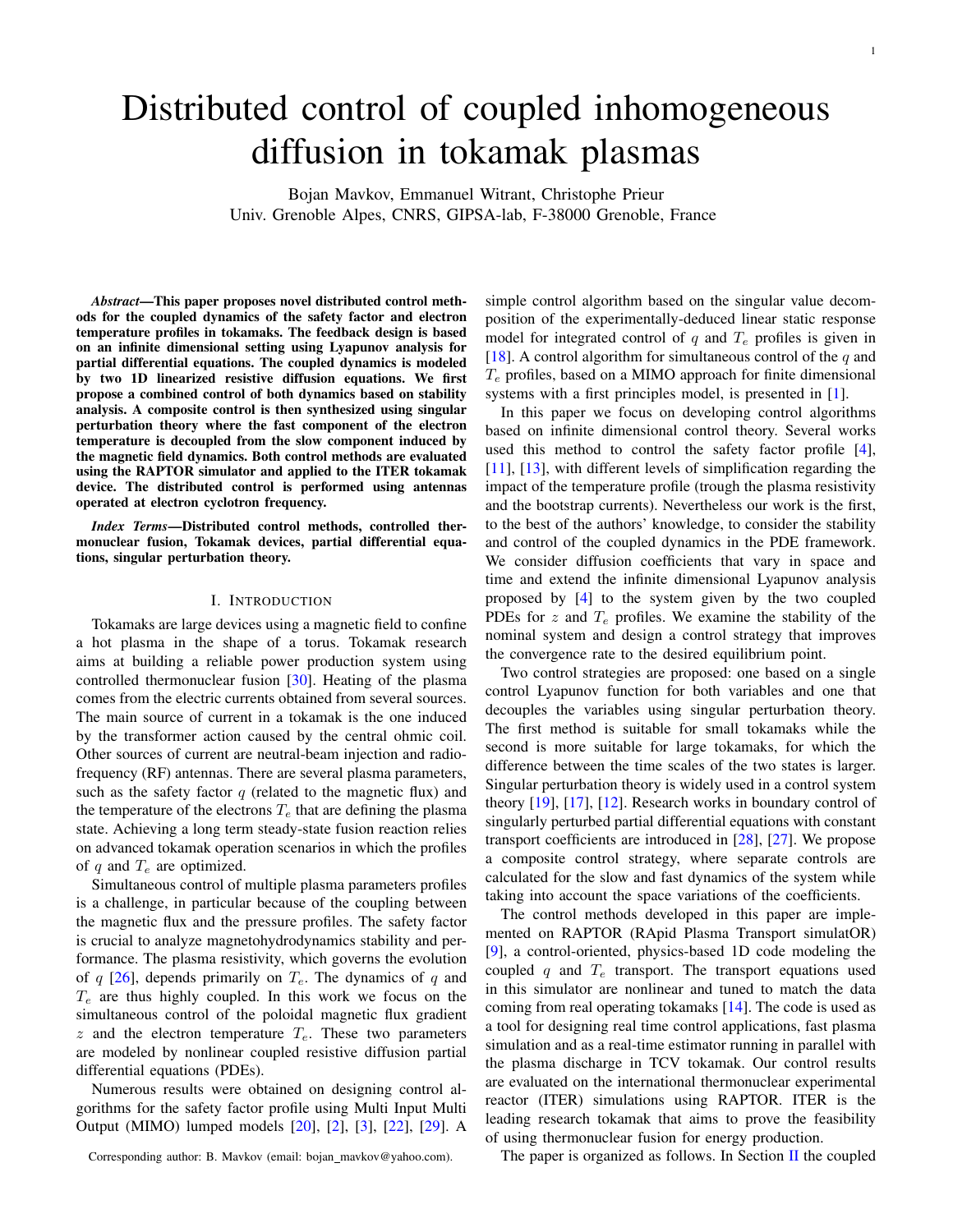PDEs for z and  $T_e$  are presented and the control problem is de-fined. In Section [III](#page-1-1) the simplified linearized model is derived. A Lyapunov function for stability analysis is computed for the linearized dynamics and used for convergence rate control in Section [IV.](#page-2-0) In Section [V](#page-3-0) the model is decoupled using singular perturbation theory and composite control is computed for the decoupled linearized system. The control implementation is presented in Section [VI.](#page-4-0) In Section [VII](#page-5-0) the results from the control implemented in the nonlinear RAPTOR simulator are presented. Due to space limitation some proofs and results are omitted. See [\[24\]](#page-7-19) for a full version of this work.

# II. PROBLEM DESCRIPTION

## <span id="page-1-0"></span>*A. Magnetic flux dynamics*

For control design we are interested in the evolution of the safety factor  $q = \frac{\partial \Phi}{\partial \Psi} = \frac{2\pi B_0 a^2 x}{\partial \Psi / \partial x}$  (or its reciprocal, the rotational transform  $\iota$ ), which is one of the key parameters to analyze the plasma stability and transport. The safety factor  $q$  denotes the ratio of toroidal to poloidal turns for a given magnetic field surface within a tokamak.  $\Psi$  is the poloidal magnetic flux,  $\Phi$  is toroidal magnetic flux,  $B_0$  the toroidal magnetic field at the center of the vacuum vessel and  $x = \rho/a$  is a normalized variable of the equivalent radius of the magnetic surfaces,  $\rho = \sqrt{\frac{\Phi}{\pi B_0}}$  and a being the small plasma radius.

We control  $q$  through the space derivative of the magnetic flux  $z = \frac{\partial \Psi}{\partial x}$ . To design a control law with real-time capabilities, we consider the simplified one-dimensional model for  $z$  (using the cylindrical approximation, which can be easily alleviated but simplifies the notations) as in [\[31\]](#page-7-20):

<span id="page-1-2"></span>
$$
\frac{\partial z}{\partial t} = \frac{\partial}{\partial x} \left( \frac{\eta_{||}}{\mu_0 a^2 x} \frac{\partial}{\partial x} (xz) \right) + \frac{\partial}{\partial x} (\eta_{||} R_o j_{ni}) \tag{1}
$$

with boundary conditions  $z(0, t) = 0$  and  $z(1, t) =$  $-\frac{R_o\mu_0 I_p(t)}{2\pi}$ ,  $\forall t \geq 0$ , and initial condition  $z(x,0) = z_0(x)$ ,  $\forall x \in [0, 1]$ .  $R_0$  is the major radius of the plasma (assumed constant in time),  $\mu_0$  is the permeability of vacuum and  $\eta_{\parallel}(x, t)$  is the parallel electrical resistivity of the plasma.  $I_n(t)$  is the total plasma current and  $j_{ni}(x,t)$  is the noninductive current-density. The non-inductive current density is obtained by combining the auxiliary sources of current density  $j_{aux}(x, t)$  (current drive radio-frequency (RF) systems) and the bootstrap current density  $j_{bs}(x, t)$  as  $j_{ni} = j_{aux} + j_{bs}$ . The parameters  $\eta_{\parallel}(x, t)$  and  $j_{bs}(x, t)$  are highly dependent on the dynamics of the electron temperature  $T_e(x, t)$ . Simplified models for these parameters are given in [\[24\]](#page-7-19).

## *B. Electron temperature dynamics*

The transport phenomena of the electrons temperature  $T_e$ and density  $n_e$  are coupled and modeled by a diffusion equation. This equation is obtained from simplified 1D energy transport and is presented as in [\[15\]](#page-7-21), using the cylindrical approximation, as:

<span id="page-1-3"></span>
$$
\frac{3}{2}\frac{\partial (n_e T_e)}{\partial t} = \frac{1}{a^2} \frac{1}{x} \frac{\partial}{\partial x} (x n_e \chi_e \frac{\partial T_e}{\partial x}) + Q_e \tag{2}
$$

with boundary conditions  $\frac{\partial T_e}{\partial x}(0,t) = 0$  and  $T_e(1,t) =$  $T_{e,edge}(t)$ ,  $\forall t \geq 0$ , and initial condition  $T_e(x, 0) = T_0(x)$ ,  $\forall x \in [0,1]$ .  $\chi_e(x,t)$  is the electron diffusivity and  $Q_e(x,t)$  is the total electron heating power density. Note that  $\chi_e$  and  $Q_e$ depend on both  $z$  and  $T_e$ , rendering the system coupled and nonlinear. The net electron heating energy source  $Q_e$  results from several power densities:  $Q_e = Q_{OH} - Q_{ei} - Q_{rad} + Q_{aux}$ where  $Q_{OH}(x, t)$  is the ohmic effect,  $Q_{ei}(x, t)$  the electronion heat exchange,  $Q_{rad}(x, t)$  the radiation (their simplified models are given in [\[24\]](#page-7-19)) and  $Q_{aux}(x, t)$  comes from the auxiliary sources.

Auxiliary actuators (such as neutral beam injection and RF antennas operated at ion cyclotron, electron cyclotron or lower hybrid frequencies) may act both on the current density  $j_{aux}(x, t)$  and on the power density  $Q_{aux}(x, t)$ , with a relative effect that depends on the nature of the actuator. The distributed controlled inputs  $j_{aux}(x, t)$  and  $Q_{aux}(x, t)$  thus depend on the same limited set of engineering variables  $u(t)$ , optimized to set the desired auxilary profiles.

The goal of this work is to design a control strategy for the coupled dynamics of the inverse of the safety factor  $\iota$ (proportional to z) and the electron temperature  $T_e$  using  $u(t)$ .

#### III. LINEARIZED COUPLED DYNAMICS

<span id="page-1-1"></span>For control purpose we linearize the model at a given equilibrium state  $(\overline{z}, \overline{T}_e)$  corresponding to the constant inputs  $\overline{u}$  and  $\overline{I}_p$ . An equilibrium is defined as a stationary solution of  $(1)$  and  $(2)$  as:

$$
\begin{cases}\n0 = \frac{\partial}{\partial x} \left( \frac{\overline{\eta}_{\parallel}}{\mu_0 a^2 x} \frac{\partial}{\partial x} (x \overline{z}) \right) + \frac{\partial}{\partial x} (\overline{\eta}_{\parallel} R_o \overline{j}_{ni}) \\
0 = \frac{1}{a^2} \frac{1}{x} \frac{\partial}{\partial x} (x n_e \overline{\chi}_e \frac{\partial \overline{T}_e}{\partial x}) + \overline{Q}_e\n\end{cases}
$$
\n(3)

The linearized model is derived around  $(\overline{z}, \overline{T}_e)$  by substituting, in the reference model from Section [II,](#page-1-0)  $z = \overline{z} + \tilde{z}$ ,  $T_e$  $\overline{T}_e + \tilde{T}_e$ ,  $u = \overline{u} + \tilde{u}$  and  $I_p = \overline{I}_p + \tilde{I}_p$ , and using Taylor series with first order approximation.  $(\tilde{z}, \tilde{T}_e, \tilde{u}, \tilde{I}_p)$  thus denotes the variations around the equilibrium. The model is further simplified by considering the following assumptions:

- the electron density profile is constant during the heat process,  $n_e = n_e(x)$ ;
- the space variations of the electron density are neglected with respect to those of the temperature:  $\partial n_e / \partial x \ll$  $\partial T_e/\partial x$ ;
- only the auxiliary heating/current drive systems are considered as controlled inputs, while  $I_p$  is assigned with a reference value,  $I_p(t) = I_p$ . Note that  $I_p(t)$  could be used as a controlled input in our framework using the methods described in [\[7\]](#page-7-22).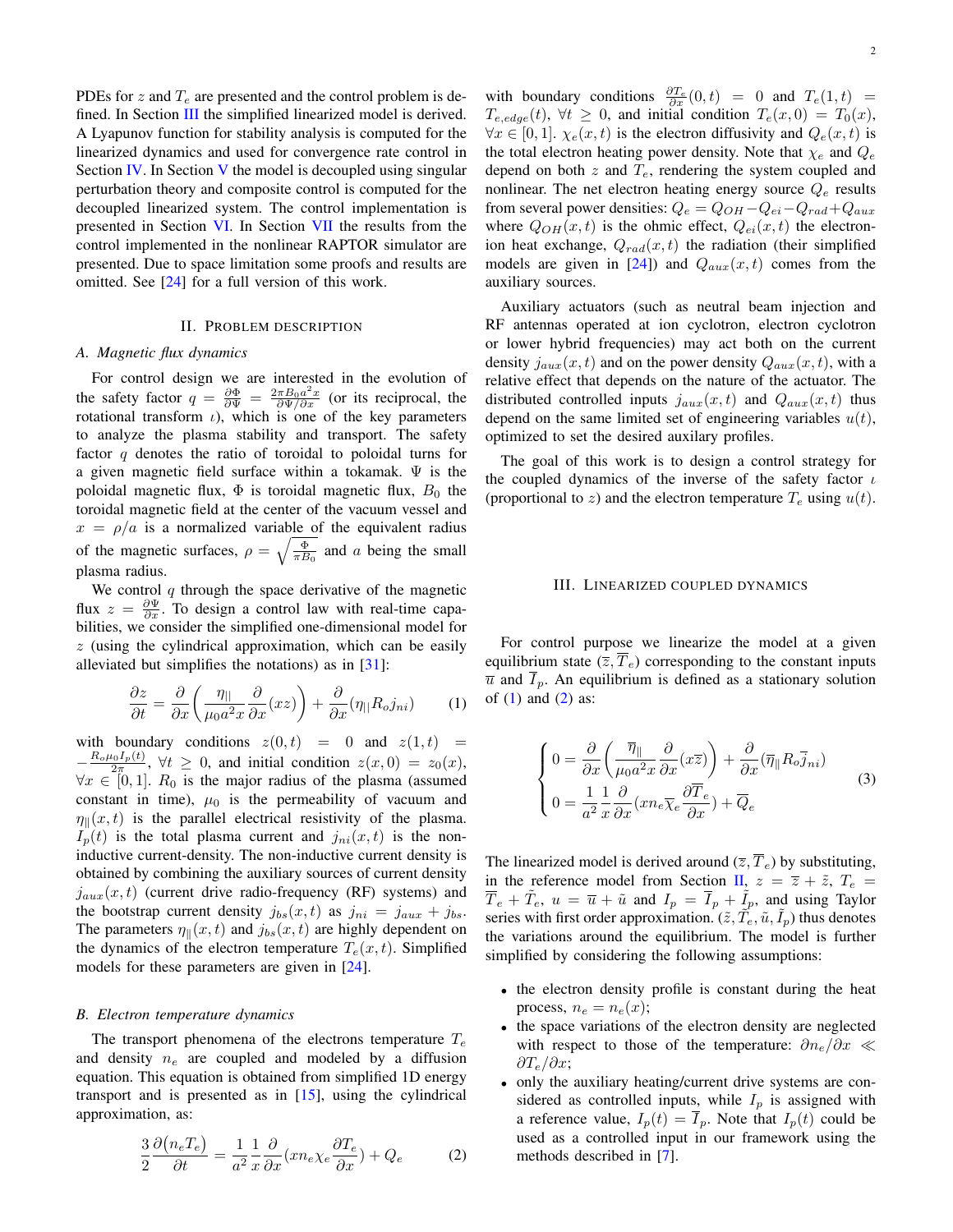Under these assumptions, the simplified linearized coupled model coming from  $(1)$  and  $(2)$  is derived as:

<span id="page-2-2"></span>
$$
\begin{cases}\n\frac{\partial \tilde{z}}{\partial t} = \frac{\partial}{\partial x} \left( \frac{a_1(x)}{x} \frac{\partial}{\partial x} (x \tilde{z}) \right) + \frac{\partial}{\partial x} (a_2(x) \tilde{T}_e) \\
+ \frac{\partial}{\partial x} \left( a_3(x) \frac{\partial \tilde{T}_e}{\partial x} \right) + \frac{\partial}{\partial x} \left( a_4(x) \tilde{z} \right) \\
+ \frac{\partial}{\partial x} \left( a_5(x) \tilde{j}_{aux}(u, x, t) \right) \\
\epsilon \frac{\partial \tilde{T}_e}{\partial t} = \frac{1}{x} \frac{\partial}{\partial x} \left( x b_1(x) \frac{\partial \tilde{T}_e}{\partial x} \right) - b_2(x) \tilde{T}_e \\
+ \frac{1}{x} \frac{\partial}{\partial x} \left( x b_3(x) \tilde{z} \right) + \frac{b_4(x)}{x} \left( \frac{\partial}{\partial x} (x \tilde{z}) \right) \\
+ b_5(x) \tilde{Q}_{aux}(u, x, t)\n\end{cases}
$$
\n(4)

with boundary conditions,  $\forall t \geq 0$ :

<span id="page-2-3"></span>
$$
\tilde{z}(0,t) = \tilde{z}(1,t) = \frac{\partial \tilde{T}_e}{\partial x}(0,t) = 0, \ \tilde{T}_e(1,t) = \tilde{T}_{e,edge}(t) \tag{5}
$$

and initial conditions:

<span id="page-2-5"></span>
$$
\tilde{z}(x, t_0) = \tilde{z}_0; \ \tilde{T}_e(x, t_0) = \tilde{T}_{e,0}, \forall x \in [0, 1]
$$
 (6)

The coefficients of these PDEs  $a_i(x)$  and  $b_i(x)$  are given in [\[24\]](#page-7-19).  $\varepsilon$  is the typical ratio between the energy confinement time and the characteristic resistive diffusion time, which varies with the size of the tokamak. In a small tokamak such as TCV  $\varepsilon \approx 0.07$  while in a large tokamak such as ITER this  $\varepsilon \approx 0.01$ . The relative time constants of the dynamics and the impact of the couplings between the states are thus very diverse.

## <span id="page-2-0"></span>IV. STABILITY ANALYSIS AND CONTROL OF THE COUPLED SYSTEM

#### *A. Stability analysis*

The stability of the coupled dynamics is analyzed with the following Lyapunov function candidate:

<span id="page-2-1"></span>
$$
V(\tilde{z}, \tilde{T}_e) = \frac{1}{2} \int_0^1 \begin{bmatrix} \tilde{z} & \tilde{T}_e \end{bmatrix} \begin{bmatrix} x^2 p_1(x) & 0\\ 0 & \gamma x^2 p_2(x) \end{bmatrix} \begin{bmatrix} \tilde{z} \\ \tilde{T}_e \end{bmatrix} dx
$$
(7)

where  $p_1(x) > 0$  and  $p_2(x) > 0$  for  $x \in [0, 1]$  are polynomial functions. The candidate Lyapunov function is chosen as a weighted  $L^2(0,1)$  norm and it is multiplied by the term x to handle the singularity at  $x = 0$ , which comes from the cylindrical representation of the system. The scaling parameter  $\gamma$  is added to balance the differences of amplitude between  $\tilde{z}$  and  $\tilde{T}_e$ . The stability of our coupled system of linearized equations is established with the following theorem.

<span id="page-2-4"></span>**Theorem 1.** Suppose that for a given positive number  $\alpha_1$ *there exist polynomials*  $p_1$  *and*  $p_2$  *such that*  $p_1(x) > 0$  *and*  $p_2(x) > 0$  *for all*  $x \in [0, 1]$ *, and* 

<span id="page-2-6"></span>
$$
A_1(x) + \alpha_1 A_2(x) \le 0 \tag{8}
$$

*for all*  $x \in [0, 1]$ *, where:* 

$$
A_1(x) = \begin{bmatrix} A_{1,1}(x) & A_{1,2}(x) & A_{1,3}(x) & A_{1,4}(x) \\ A_{1,2}(x) & A_{2,2}(x) & A_{2,3}(x) & 0 \\ A_{1,3}(x) & A_{2,3}(x) & A_{3,3}(x) & A_{3,4}(x) \\ A_{1,4}(x) & 0 & A_{3,4}(x) & A_{4,4}(x) \end{bmatrix}
$$
(9)

$$
A_2(x) = \frac{1}{2} \begin{bmatrix} x^2 & 0 & 0 & 0 \\ 0 & \gamma x^2 & 0 & 0 \\ 0 & 0 & 0 & 0 \\ 0 & 0 & 0 & 0 \end{bmatrix}
$$
 (10)

*and the elements in the*  $A_1(x)$  *matrix are given in* [\(11\)](#page-3-1) (see at *the top of next page). Then the time derivative*  $\dot{V}$  *of*  $V$  *defined in [\(7\)](#page-2-1) along the solutions of [\(4\)](#page-2-2) and [\(5\)](#page-2-3) verifies:*

$$
\dot{V} \leq \frac{-\alpha_1}{\max\limits_{x \in [0,1]} \left(p_1(x), p_2(x)\right)} V \n+ \int_0^1 x^2 p_1(x) \frac{\partial}{\partial x} \left(a_4(x) \tilde{j}_{aux}(\tilde{u}, x, t)\right) \tilde{z} dx \n+ \gamma \int_0^1 \frac{x^2 p_2(x)}{\varepsilon} b_5(x) \tilde{Q}_{aux}(\tilde{u}, x, t) \tilde{T}_e dx, \forall t \geq 0
$$
\n(12)

*Proof.* See [\[24\]](#page-7-19).

$$
\qquad \qquad \Box
$$

The nominal stability ( $\tilde{u} = 0$ ) is then directly obtained with the following corollary.

Corollary 1. *If the conditions of Theorem [1](#page-2-4) are satisfied, the system [\(4\)](#page-2-2)* with  $\tilde{u} = 0$ , boundary conditions [\(5\)](#page-2-3) and initial con*ditions [\(6\)](#page-2-5) is globally exponentially stable. The convergence rate of the system satisfies*  $V(t) \leq e^{-\beta_1 t} V(\tilde{z}_0, \tilde{T}_{e,0})$ , where  $\beta_1 = -\alpha_1 / [\max_{x \in [0,1]} (p_1(x), p_2(x))].$ 

*Proof.* This result is directly obtained by setting  $\tilde{u} = 0$ : the variations of the auxiliary current and power density are zero  $(\tilde{j}_{aux} = \tilde{Q}_{aux} = 0)$  and from Theorem 1 we obtain the inequality  $\dot{V} \leq -\beta_1 V$ ,  $\forall t \geq 0$ . Integrating this inequality over time implies the desired inequality on  $V(t)$ .  $\Box$ 

## <span id="page-2-7"></span>*B. Calculation of the Lyapunov Function*

Using Legendre polynomials for  $p_1$  and  $p_2$  the inequality [\(8\)](#page-2-6) is formulated and solved as an LMI problem defined with  $x$  in the range [0, 1]. Legendre polynomials are orthogonal in the range  $[-1, 1]$ , and the polynomials  $p_1$  and  $p_2$  can be expanded in this interval in terms of them as  $[16]$ :

$$
p_1(x) = \sum_{i=0}^{N_1} c_{1,i} P_i(x), \quad p_2(x) = \sum_{i=0}^{N_2} c_{2,i} P_i(x)
$$

where  $c_{1,1},...,c_{1,N_1}$  and  $c_{2,1},...,c_{2,N_2}$  are some constant coefficients,  $P_i(x)$  is the  $i^{th}$  order Legendre polynomial, and  $N_1$ and  $N_2$  are the orders of the Legendre polynomials for  $p_1$  and  $p_2$ , respectively.

Sampling the interval [0, 1] and representing  $p_1$  and  $p_2$  as a sum of Legendre polynomials permit us to formulate the following LMI problem:

Maximize  $\alpha_1 \geq 0$ 

such that the polynomials  $p_1(x)$  and  $p_2(x)$  satisfy, for all  $x \in$  $[0, 1]$ ,

1) 
$$
0 < p_1(x) \le p_{1,max}
$$
 and  $0 < p_2(x) \le p_{2,max}$ ;  
2)  $A_1(x) + \alpha_1 A_2(x) \le 0$ .

This LMI problem for finding the unknown constant parameters  $c_{1,1},...,c_{1,N_1}$  and  $c_{2,1},...,c_{2,N_2}$  is solved using YALMIP toolbox  $[21]$  for MATLAB  $\circledR$ .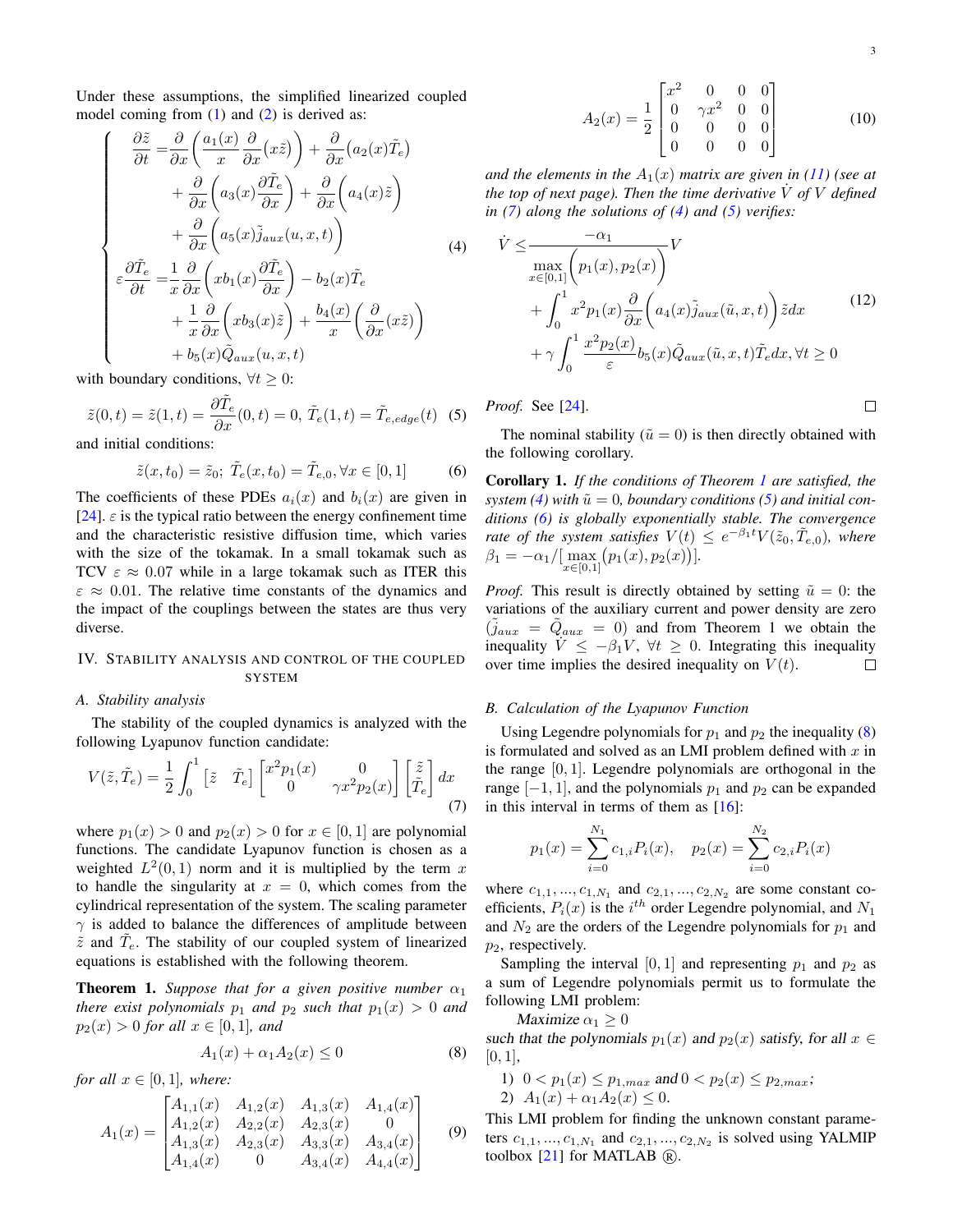<span id="page-3-1"></span>
$$
A_{1,1} = \frac{1}{2} \left( 3xp_1'(x) + x^2p_1''(x) - p_1(x) \right) a_1(x) + \frac{1}{2} a_1'(x) \left( x^2p_1'(x) + 3xp_1(x) \right) - 2xp_1(x)a_4(x) - x^2p_1'(x)a_4(x)
$$
  
\n
$$
A_{1,2} = -xp_1(x)a_2(x) - \frac{1}{2}x^2p_1'(x)a_2(x) + \frac{\gamma}{2\varepsilon}xb_3(x) \left( xp_2'(x) + p_2(x) \right) + \frac{\gamma}{2\varepsilon}xp_2(x)b_4(x)
$$
  
\n
$$
A_{1,3} = -\frac{1}{2}x^2p_1(x)a_4(x), A_{1,4} = -xp_1(x)a_3(x) - \frac{1}{2}x^2p_1'(x)a_3(x)
$$
  
\n
$$
A_{2,2} = -\frac{\gamma}{\varepsilon}x^2p_2(x)b_2(x) + \frac{\gamma}{2\varepsilon}b_1(x) \left( x^2p_2''(x) + 2xp_2'(x) + p_2(x) \right) + \frac{\gamma}{2\varepsilon}b_1'(x) \left( x^2p_2'(x) + xp_2(x) \right)
$$
  
\n
$$
A_{2,3} = -\frac{1}{2}x^2p_1(x)a_2(x) - \frac{\gamma}{2\varepsilon}x^2b_3(x)p_2(x) + \frac{\gamma}{2\varepsilon}x^2p_2(x)b_4(x)
$$
  
\n
$$
A_{3,3} = -x^2p_1(x)a_1(x), A_{3,4} = -\frac{1}{2}x^2p_1(x)a_4(x), A_{4,4} = -\frac{\gamma}{\varepsilon}x^2b_1(x)p_2(x)
$$
\n(11)

## *C. Convergence rate control*

Considering the results of Theorem [1,](#page-2-4) a control strategy can be defined to accelerate the convergence rate of the system. This is done with the following corollary.

<span id="page-3-8"></span>Corollary 2. *If the conditions of Theorem [1](#page-2-4) are verified, the feedback control parameters*  $\tilde{u}$  *can be calculated to obtain the following equality:*

<span id="page-3-2"></span>
$$
\int_{0}^{1} x^{2} p_{1}(x) \frac{\partial}{\partial x} \left( a_{4}(x) \tilde{j}_{aux}(\tilde{u}, x, t) \right) \tilde{z} dx \n+ \gamma \int_{0}^{1} \frac{x^{2} p_{2}(x)}{\varepsilon} b_{5}(x) \tilde{Q}_{aux}(\tilde{u}, x, t) \tilde{T}_{e} dx = -\alpha_{2} V
$$
\n(13)

where  $\alpha_2 > 0$  is a tuning parameter. Using this feed*back control, the system [\(4\)](#page-2-2) with boundary conditions [\(5\)](#page-2-3) is globally exponentially stable and the convergence rate of the Lyapunov function satisfies*  $\dot{V} \le -\beta_2 V$ *, where*  $\beta_2 =$  $(\alpha_1 + \alpha_2) / [\max_{x \in [0,1]} (p_1(x), p_2(x))].$ 

The convergence rate is thus increased by a factor  $\alpha_2/[\max_{x\in[0,1]} (p_1(x), p_2(x))]$  by designing a control law that solves (implicitly) equation [\(13\)](#page-3-2) for  $\tilde{u}$ .

Note that this controller is suitable for systems with commensurate time scales, such as small scale tokamaks, but is not effective enough to improve the convergence rate of a system with different time scales  $[19]$ . The control strategy for large tokamaks is discussed in the next section.

# V. SYSTEM DECOUPLING USING SINGULAR PERTURBATION THEORY

<span id="page-3-0"></span>In large tokamaks, the dynamics of  $z$  is much slower than the dynamics of  $T_e$  [\[25\]](#page-7-25). The system of PDEs [\(4\)](#page-2-2)-[\(6\)](#page-2-5) can thus be divided into two different time scales by introducing the fast time scale  $\tau = \varepsilon t$ . Singular perturbation theory is applied by isolating the slow variables, which are considered as fixed in the fast time scale and solved using static equations (thus separated from the fast component).

Considering that  $\varepsilon \ll 1$ , the electrons temperature dynamics can be decomposed into two components: the slow component  $\tilde{T}_s$  that evolves with the (slow) variations of the magnetic flux and the fast component  $\tilde{T}_f$  that reacts more rapidly to inputs variation. We thus have  $\tilde{T}_e = \tilde{T}_s + \tilde{T}_f$ . At the slow time scale, the static equation for the electron temperature is computed using the assumption that  $\frac{\partial \tilde{T}_s}{\partial \tau} << \frac{\partial \tilde{T}_f}{\partial \tau}$  in the heat equation. In this equation  $\tilde{T}_e$  is replaced by  $\tilde{T}_s$ , which denotes the slow variation of the temperature.  $\tilde{T}_s$  is called the quasisteady state (QSS) and is determined by:

<span id="page-3-3"></span>
$$
0 = \frac{1}{x} \frac{\partial}{\partial x} \left( x b_1(x) \frac{\partial \tilde{T}_s}{\partial x} \right) - b_2(x) \tilde{T}_s + \frac{1}{x} \frac{\partial}{\partial x} \left( x b_3(x) \tilde{z} \right) + \frac{b_4(x)}{x} \left( \frac{\partial}{\partial x} (x \tilde{z}) \right) + b_5(x) \tilde{Q}_{aux,s}(\tilde{u}_s, x, t)
$$
(14)

where  $\tilde{u}_s$  is the slow component of the input and with boundary conditions  $\frac{\partial \tilde{T}_s}{\partial x}(0,t) = 0$  and  $\tilde{T}_s(1,t) = \tilde{T}_{e,edge}(t)$ . The solution of  $\tilde{T}_s(x,t)$  is calculated at each time instant from  $\tilde{z}$  and  $\tilde{u}_s$  in [\(14\)](#page-3-3) using numerical methods. The evolution of the fast dynamics is included with a boundary layer model, obtained in the fast time scale as:

$$
\frac{\partial \tilde{T}_f}{\partial \tau} = \frac{1}{x} \frac{\partial}{\partial x} \left( x b_1(x) \frac{\partial \tilde{T}_f}{\partial x} \right) - b_2(x) \tilde{T}_f
$$
  
+  $b_5(x) \tilde{Q}_{aux,f}(\tilde{u}_f, x, \tau)$  (15)

<span id="page-3-4"></span>with boundary conditions:

<span id="page-3-7"></span>
$$
\frac{\partial \tilde{T}_f}{\partial x}(0,\tau) = 0 \; ; \; \tilde{T}_f(1,\tau) = 0 \tag{16}
$$

where  $\tilde{u}_f$  stands for the fast component of the input.

The magnetic field component 
$$
\tilde{z}
$$
 writes in terms of  $\tilde{T}_s$  as:

<span id="page-3-5"></span>
$$
\frac{\partial \tilde{z}}{\partial t} = \frac{\partial}{\partial x} \left( \frac{a_1(x)}{x} \frac{\partial}{\partial x} (x\tilde{z}) \right) + \frac{\partial}{\partial x} (a_2(x)\tilde{T}_s) \n+ \frac{\partial}{\partial x} \left( a_3(x) \frac{\partial \tilde{T}_s}{\partial x} \right) + \frac{\partial}{\partial x} \left( a_4(x)\tilde{z} \right) \n+ \frac{\partial}{\partial x} \left( a_5(x)\tilde{j}_{aux}(u_s, x, t) \right)
$$
\n(17)

with boundary conditions:

<span id="page-3-6"></span>
$$
\tilde{z}(0,t) = 0 \; ; \; \tilde{z}(1,t) = 0 \tag{18}
$$

Our dynamics is thus composed of two PDEs at evolving at different time scales,  $(15)$  and  $(17)$  with their boundary and initial conditions, and one PDE that acts as an algebraic constraint [\(14\)](#page-3-3) with its boundary conditions. The composite control is obtained by separately calculating and combining the slow and the fast components as  $\tilde{u} = \tilde{u}_s + \tilde{u}_f$ .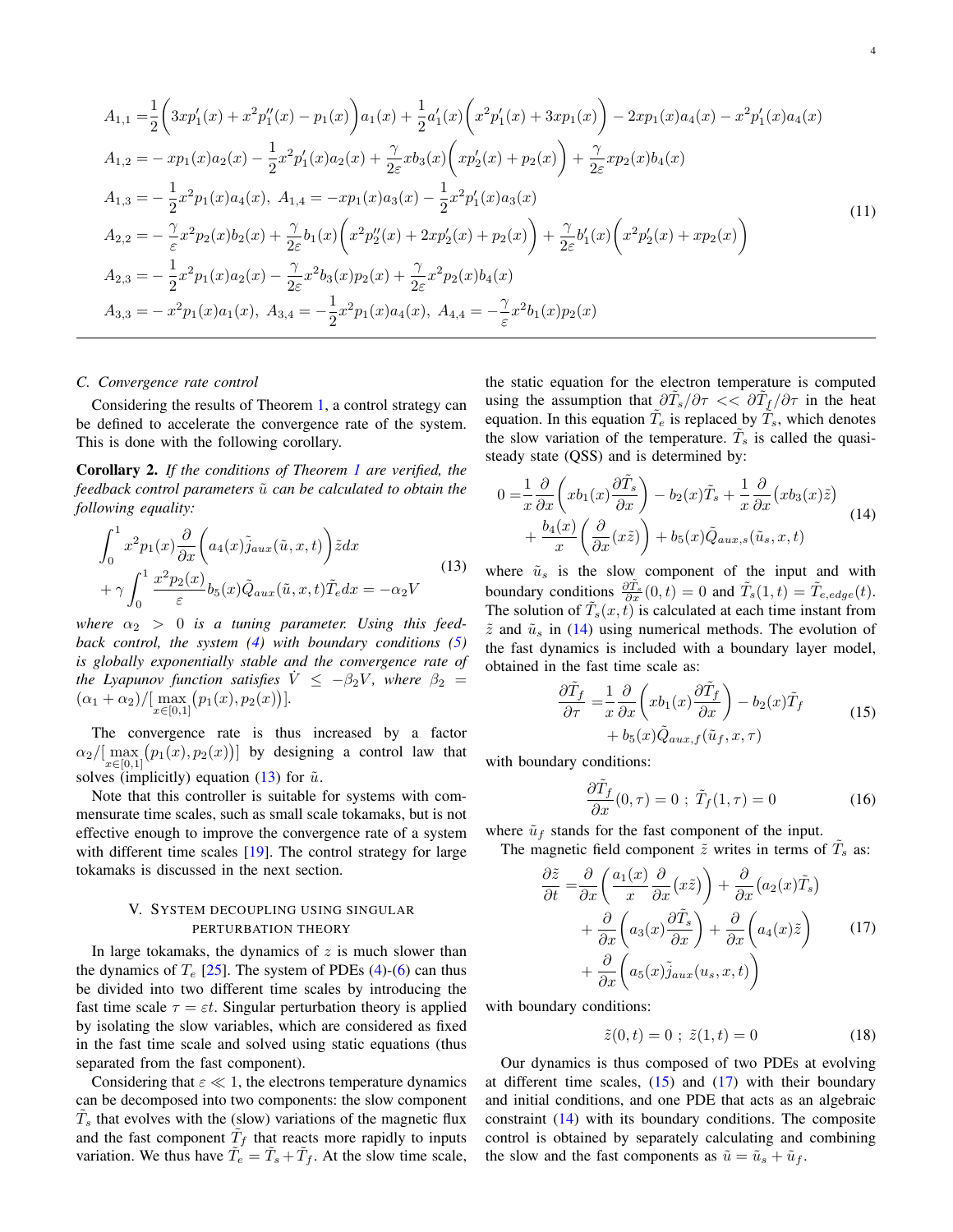$\Box$ 

## *A. Slow component stability and control*

The slow component of the control is calculated by considering only the magnetic flux dynamics [\(17\)](#page-3-5) and the following Lyapunov function candidate is chosen:

<span id="page-4-1"></span>
$$
V_s(\tilde{z}) = \frac{1}{2} \int_0^1 x^2 p_s(x) \tilde{z}^2 dx
$$
 (19)

The evolution of this Lyapunov function is inferred from the following theorem.

<span id="page-4-3"></span>**Theorem 2.** *Suppose that for a given positive number*  $\alpha_3$  *there exists a polynomial*  $p_s$  *such that*  $p_s(x) > 0$  *for all*  $x \in [0,1]$ *and satisfying, for all*  $x \in [0, 1]$ *,* 

<span id="page-4-6"></span>
$$
\frac{a_1(x)}{2} \left( 3xp'_s(x) + x^2p''_s(x) - p_s(x) \right) \n+ \frac{a'_1(x)}{2} \left( x^2p'_s(x) + 3xp_s(x) \right) + \frac{x^2}{2}a'_4(x)p_1(x) \tag{20} \n+ a_4(x) \left( xp_s(x) + \frac{x^2}{2}p'_1(x) \right) \le -\frac{\alpha_3}{2}x^2
$$

*Then the time derivative*  $\dot{V}_s$  *of the function*  $V_s$  *defined by [\(19\)](#page-4-1) verifies:*

<span id="page-4-2"></span>
$$
\dot{V}_s \leq -\beta_3 V_s + \int_0^1 x^2 p_s(x) \frac{\partial}{\partial x} \left( a_2(x) \tilde{T}_s + a_3(x) \frac{\partial \tilde{T}_s}{\partial x} \right) \tilde{z} dx \n+ \int_0^1 x^2 p_s(x) \frac{\partial}{\partial x} \left( a_5(x) \tilde{j}_{aux}(\tilde{u}_s, x, t) \right) \tilde{z} dx
$$
\n(21)

where 
$$
\beta_3 = \frac{\alpha_3}{\max\limits_{x \in [0,1]} p_s(x)}
$$
  
Proof. See [24].

We use the dynamics  $(21)$  to design a convergence rate controller, as described in the following corollary.

Corollary 3. *If the conditions of Theorem [2](#page-4-3) are verified, the feeedback control parameters of the slow component*  $\tilde{u}_s$  *can be calculated to obtain the following relation:*

<span id="page-4-8"></span>
$$
\int_0^1 x^2 p_s(x) \frac{\partial}{\partial x} \left( a_2(x) \tilde{T}_s + a_3(x) \frac{\partial \tilde{T}_s}{\partial x} \right) \tilde{z} dx + \int_0^1 x^2 p_s(x) \frac{\partial}{\partial x} \left( a_5(x) \tilde{j}_{aux}(\tilde{u}_s, x, t) \right) \tilde{z} dx = -\alpha_4 V_s
$$
\n(22)

*where*  $\alpha_4 > 0$  *is a tuning parameter. Using this feedback control, the system [\(17\)](#page-3-5) with boundary conditions [\(18\)](#page-3-6) is globally exponentially stable with a convergence rate that satisfies*  $\dot{V}_s \leq -\beta_4 V_s$ , where  $\beta_4 = \frac{\alpha_3 + \alpha_4}{\max\limits_{x \in [0,1]} p_s(x)}$ .

#### *B. Fast component stability and control*

The fast component of the system has dynamics governed by [\(15\)](#page-3-4)-[\(16\)](#page-3-7). To compute the stability of this system (boundary layer system), the following candidate Lyapunov function is selected:

<span id="page-4-4"></span>
$$
V_f(\tilde{T}_f) = \frac{1}{2} \int_0^1 p_f(x) \tilde{T}_f^2 dx \tag{23}
$$

and its dynamics is studied in the following theorem.

<span id="page-4-5"></span>**Theorem 3.** *Suppose that for a given positive number*  $\alpha_5$  *there exists a polynomial*  $p_f$  *such that*  $p_f(x) > 0$  *for all*  $x \in [0, 1]$ *and satisfying, for all*  $x \in [0, 1]$ *,* 

<span id="page-4-7"></span>
$$
\frac{b_1(x)}{2} \left( x^2 p_f''(x) + 2xp_f'(x) + p_f(x) \right) \n+ \frac{b'_1(x)}{2} \left( x^2 p_f'(x) + xp_f(x) \right) - x^2 b_2(x) p_f(x) \le -\frac{\alpha_5}{2} x^2
$$
\n(24)

*Then the time derivative*  $\dot{V}_f$  *of the function*  $V_f$  *defined by [\(23\)](#page-4-4) verifies:*

$$
\dot{V}_f \le -\beta_5 V_f + \int_0^1 x^2 p_f(x) b_5(x) \tilde{Q}_{aux,f}(\tilde{u}_f, x, \tau) \tilde{T}_f dx
$$
\n(25)  
\nwhere  $\beta_5 = \frac{\alpha_5}{\max_{x \in [0,1]} p_f(x)}$ .

*Proof.* See 
$$
[24]
$$
.

The convergence rate of the boundary layer system is controlled using the following corollary.

Corollary 4. *If the conditions of Theorem [3](#page-4-5) are verified, the feedback control parameters of the boundary layer system*  $\tilde{u}_f$ *can be calculated to obtain the following relation:*

<span id="page-4-9"></span>
$$
\int_0^1 x^2 p_f(x) b_5(x) \tilde{Q}_{aux,f}(\tilde{u}_f, x, \tau) \tilde{T}_f dx = -\alpha_6 V_f \qquad (26)
$$

*where*  $\alpha_6 > 0$  *is a tuning parameter. Using this feedback control, the system [\(15\)](#page-3-4) with boundary conditions [\(16\)](#page-3-7) is globally exponentially stable with a convergence rate that satisfies*  $\dot{V} \le -\beta_6 V$ *, where*  $\beta_6 = \frac{\alpha_5 + \alpha_6}{\max\{0,1\}^p f(x)}$ *.* 

Numerical algorithms to solve the functional equation [\(20\)](#page-4-6) to find  $p_s$  from Theorem [2](#page-4-3) and the functional equation [\(24\)](#page-4-7) for  $p_f$  from Theorem [3](#page-4-5) can be found in [\[4\]](#page-7-9), [\[5\]](#page-7-26). In this work, these inequalities are scalar and they are found using Legendre polynomials and the algorithm solving the LMI problem, as the one defined in Section [IV-B.](#page-2-7)

## VI. CONTROL IMPLEMENTATION

# <span id="page-4-0"></span>*A. Auxiliary current and power density models*

The auxiliary sources are modeled as simple weighted Gaussian distributions as proposed in [\[31\]](#page-7-20), with the analytical parametrization defined for RAPTOR in [\[10\]](#page-7-27). These distributions approximate both the power and current densities. The total auxiliary current density is computed as the sum of the current densities induced by each electron cyclotron (EC) antenna:

$$
j_{aux} = \sum_{i=1}^{n_{aux}} \frac{\overline{T}_e}{n_e} j_{dis,i}(x) P_{aux,i}(t)
$$
 (27)

where  $n_{aux}$  denotes the number of the auxiliary sources and  $j_{dis,i}(x)$  is a weighted Gaussian distribution (given in [\[10\]](#page-7-27)), representing the normalized reference current density profile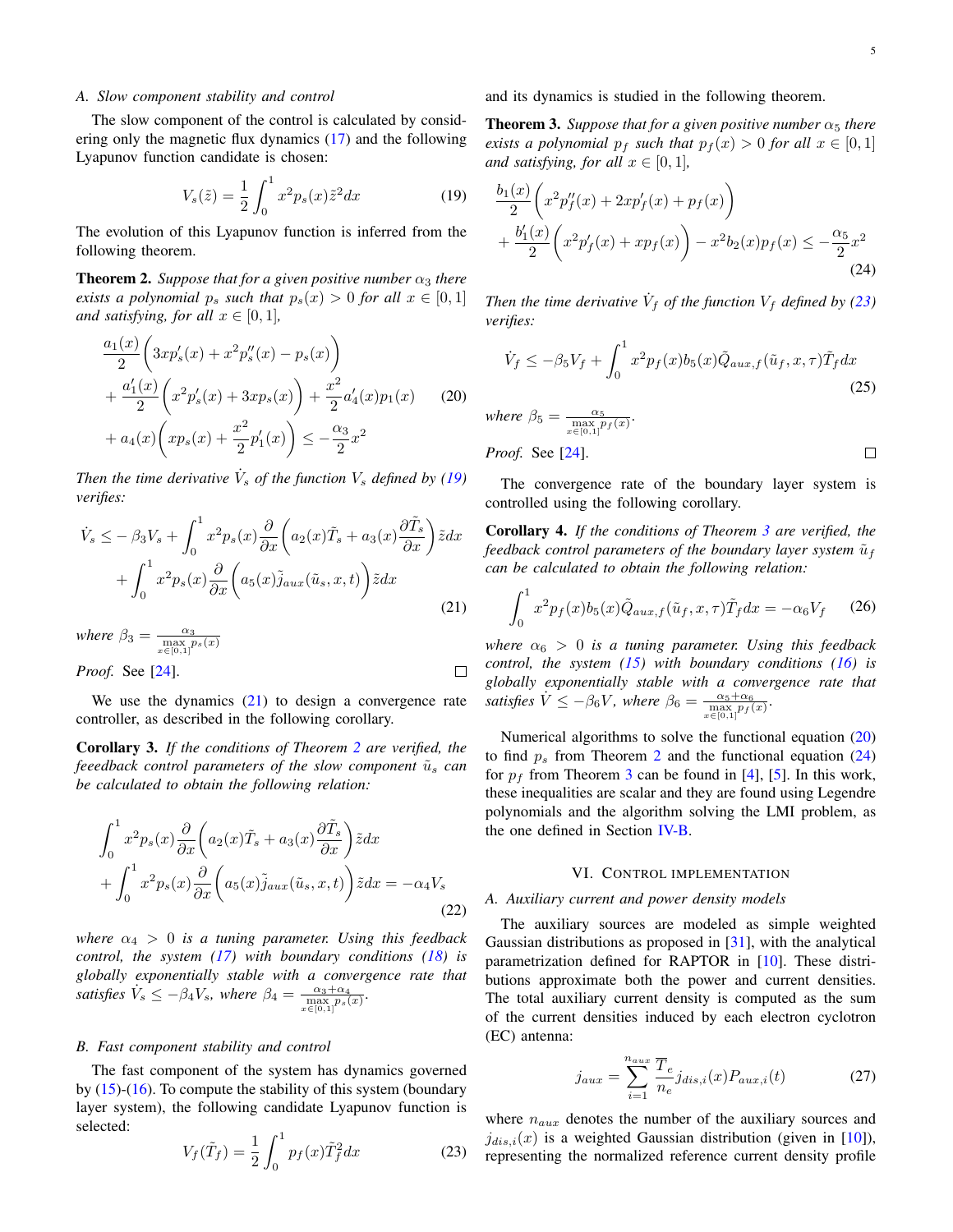generated by the input powers  $P_{aux,i}(t)$  and the current-drive efficiency  $(\frac{T_e}{n_e})$ .

Similarly, the total auxiliary power density is composed by the sum of the individuals induced by each EC antenna:

$$
Q_{aux} = \sum_{i=1}^{n_{aux}} Q_{dis,i}(x) P_{aux,i}(t)
$$
\n(28)

where  $Q_{dis,i}(x)$  (given in [\[10\]](#page-7-27)) is a normalized reference power density deposition profile for the i-th auxiliary source. In our control application,  $Q_{dis,i}(x)$  and  $j_{dis,i}(x)$  are fixed by the choice of the position and distribution of the EC antennas. Only the input powers  $P_{aux,i}(t)$  are thus available to achieve the desired control signals and  $u(t)$  =  $[P_{aux,1}(t),...,P_{aux,n_{aux}}(t)].$ 

# *B. Calculation of the control inputs*

The control is implemented using only a limited number of actuators (the powers of the EC clusters  $P_{aux,i}(t)$ ) while our convergence rate controllers imply the evolution of full spatial distributions. An extra step is thus needed to optimize the engineering parameters according to the control objective. This is achieved by solving (e.g. for Corollary [2\)](#page-3-8) the following optimization problem at each time instant:

$$
\min_{\tilde{u}} J(\tilde{u})
$$
\nsubject to:  $-\alpha_2 V \leq J(\tilde{u}) \leq 0$  (29)\n
$$
\tilde{u}_{min} \leq \tilde{u} \leq \tilde{u}_{max}
$$

<span id="page-5-1"></span>with

$$
J(\tilde{u}) = \int_0^1 x^2 p_1(x) \frac{\partial}{\partial x} (a_4(x) \tilde{j}_{aux}(\tilde{u}, x)) \tilde{z} dx
$$

$$
+ \int_0^1 x^2 \frac{\gamma p_2(x)}{\varepsilon} b_5(x) \tilde{Q}_{aux}(\tilde{u}, x) \tilde{T}_e dx
$$

where  $\tilde{u}_{min}$  and  $\tilde{u}_{max}$  stand for the minimum and maximum values of the allowed power for each antenna.

Remark. *The convergence rate of the system in this section is calculated from a practical implementation standpoint. It takes into account the limitations of the current and of the power distribution profiles, imposed by the limitations of the auxiliary heating sources. These limitations make the equality [\(13\)](#page-3-2) to be very restrictive and difficult to achieve. The optimization [\(29\)](#page-5-1) solves the optimal engineering parameters to reach the desired convergence rate*  $\alpha_2$  *in a less strict way. Therefore, the closed-loop system is stable and the convergence rate varies in the range:*  $-\beta_1 V \leq V \leq -\beta_2 V$  *(between the open-loop and unconstrained control values), depending on the actuators limitations.*

The decoupling control implies two objective functions: one for the slow  $(22)$  and one for the fast component  $(26)$ . Combining these two functions for feedback control design, the following multi-objective optimization problem is formulated:

$$
\min_{\tilde{u}=\tilde{u}_s+\tilde{u}_f} \omega_1 J_s(\tilde{u}_s) + \omega_2 J_f(\tilde{u}_f)
$$
\nsubject to: 
$$
-\alpha_4 \mathcal{V}_s \leq J_s(\tilde{u}_s) \leq 0
$$
\n
$$
-\alpha_6 \mathcal{V}_f \leq J_f(\tilde{u}_f) \leq 0
$$
\n
$$
\tilde{u}_{min} \leq \tilde{u}_s + \tilde{u}_f \leq \tilde{u}_{max}
$$
\n(30)

with

$$
J_s(\tilde{u}_s) = \int_0^1 x^2 p_s(x) \frac{\partial}{\partial x} \left( a_2(x) \tilde{T}_s + a_3(x) \frac{\partial \tilde{T}_s}{\partial x} \right) \tilde{z} dx
$$
  
+ 
$$
\int_0^1 x^2 p_s(x) \frac{\partial}{\partial x} \left( a_5(x) \tilde{j}_{aux}(\tilde{u}_s, x) \right) \tilde{z} dx
$$
  

$$
J_f(\tilde{u}_f) = \int_0^1 x^2 p_f(x) b_5(x) \tilde{Q}_{aux,f}(\tilde{u}_f, x) \tilde{T}_f dx
$$

The weights  $\omega_1, \omega_2 > 0$  are tuning parameters and  $\tilde{T}_s$  is found as the solution of [\(14\)](#page-3-3) at each time instant using  $\tilde{z}$  and  $\tilde{u}_s$ .

## VII. RESULTS

<span id="page-5-0"></span>The two control strategies presented in the previous sections are evaluated using the nonlinear tokamak simulator RAPTOR. While real tokamak experiments for feedback control purposes are particularly difficult to obtain, RAPTOR provides a valid alternative as it includes the main physical properties of the plasma at the time scales of our study and has been successfully compared with experimental measurements on numerous test cases. Furthermore, RAPTOR can be runned outside of the control environment as a simulator in standalone situation as well as being used as an estimator for the control algorithms implemented in the actual tokamak control system, when implemented. Using RAPTOR as a reference simulator is thus particularly relevant for control design evaluation  $[10]$ ,  $[9]$ ,  $[1]$ ,  $[14]$ ,  $[22]$ ,  $[29]$ . We chose to focus the simulation results on the impact of the different time scales only, due to space limitations. Analysis and simulation results related to robustness and to the impact of extra additinal heatings can be found in  $[7]$ ,  $[6]$ ,  $[23]$ .

Our control approaches are evaluated and compared on the tokamak configuration of ITER ( $\epsilon \approx 0.01$ ) in L-mode, emphasizing the interest for considering the different time scales separately for large tokamaks. Three EC antennas are used as actuators. The plasma current is set to a constant  $I_p = 7 \text{ MA}$ and a linearized model is obtained by extracting the parameters corresponding to a stationary state when constant values of the powers of the EC antennas are  $P_{ec1} = P_{ec2} = P_{ec3} = 7$  MW. The input powers are limited in the range of 0 to 10 MW. Several reference profiles are obtained to test the controllers performance. An additional EC antenna is introduced to test the robustness with respect to deviations from the calculated equilibrium point.

Since both control methods ask for a choice concerning the relative importance of the magnetic flux control with respect to the electrons heat control, we consider two control cases: Case 1 emphasizes the convergence rate of  $\tilde{z}$  while  $\tilde{T}_e$  is the priority for Case 2. Both control methods are evaluated on each case.

We first implement the coupled control presented in Sec-tion [IV.](#page-2-0) The convergence rate is set by the tuning parameter  $\alpha_1$ and the nature of the response depends highly on the choice of the scaling parameter  $\gamma$  (which multiplies  $\tilde{T}_e$  in the Lyapunov function [\(7\)](#page-2-1)). When  $\gamma$  is low (Case 1), the control is more effective for the performance of the slow variable  $\tilde{z}$  while the convergence rate of  $T_e$  is difficult to tune (typically enduring high overshoots). When the value of  $\gamma$  is high (Case 2), the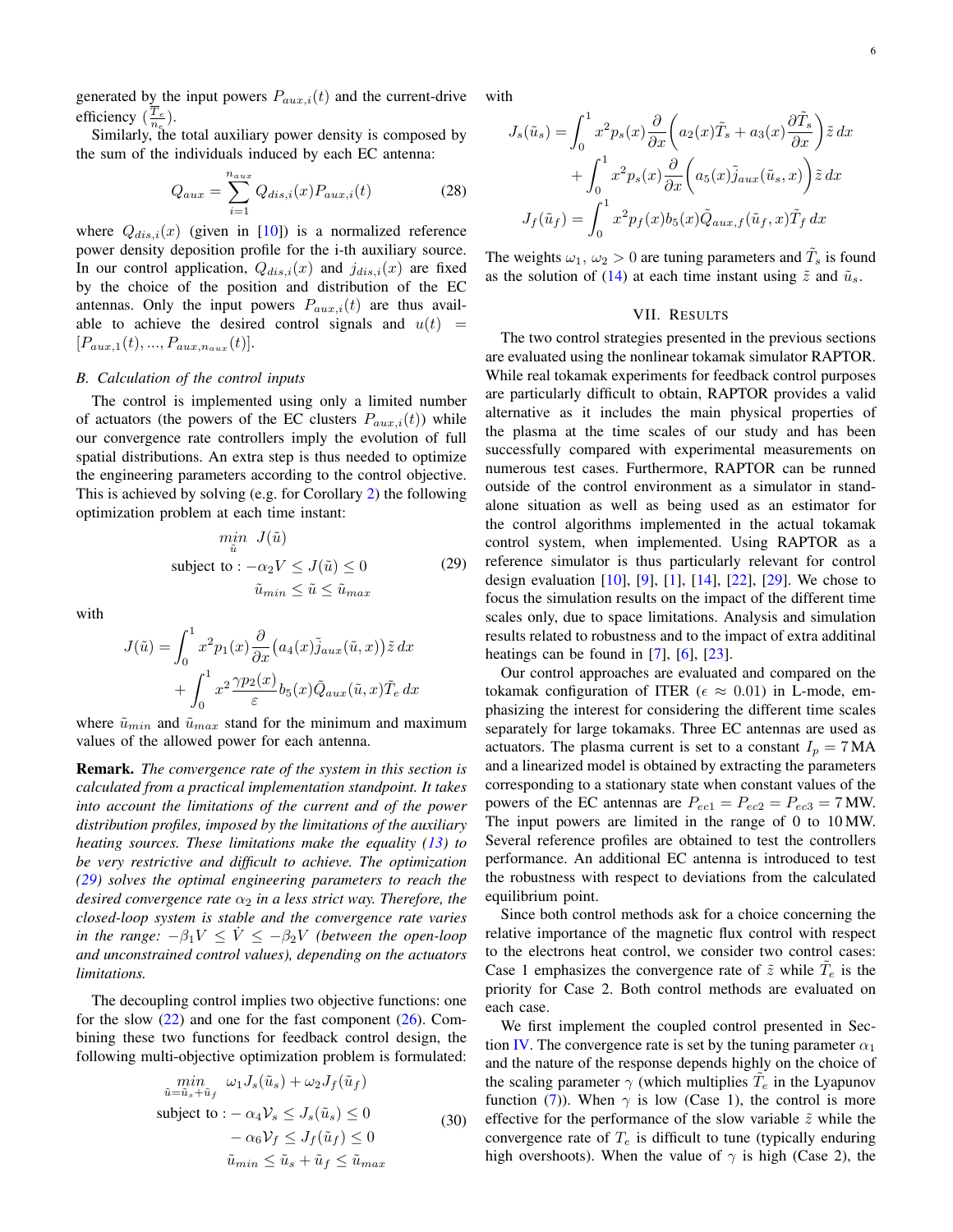<span id="page-6-0"></span>

Fig. 1: Evolution  $\iota$  (top) and  $T_e$  (bottom) in the ITER simulation with the coupled controller and with convergence priority given to  $\tilde{z}$  (Case 1, small  $\gamma$ ) or  $\tilde{T}_e$  (Case 2, large  $\gamma$ ).

performance of the convergence rate of  $T_e$  can be tuned but the convergence rate of  $\tilde{z}$  is free. To improve the convergence rate of  $\tilde{z}$  we need in this case to increase the value of  $\alpha_1$ , which induces oscillations in the  $T_e$  profile. The results from these simulations are presented in Fig. [1.](#page-6-0) While the convergence of  $\iota$  and  $T_e$  is achieved in both control cases, the disparity in the convergence rates of the two dynamics renders the relative tuning particularly difficult to achieve, motivating the system decoupling approach.

We now apply the composite control presented in Section [V.](#page-3-0) The polynomials of the Lyapunov functions, presented in Fig. [3,](#page-6-1) are computed separately for the fast and the slow components. The maximum values of the convergence rate parameters are calculated numerically as  $\alpha_4 = 0.01$  and  $\alpha_7 =$ 9.3. The difference between these two values was expected due to the difference in the time scales. The solution of the slow component of the temperature  $(14)$  is numerically calculated at each time instant and subtracted from  $\tilde{T}_e$  to estimate the fast component of the temperature  $\tilde{T}_f$ . The output parameters  $u(x, t)$  and  $T_e(x, t)$  at several locations are presented in Fig. [2](#page-6-2) for the two control cases. For Case 1 a feedback control is applied only on the slow component of the system. The results from this simulation have similar performance as in the case when the method presented in Section [IV](#page-2-0) is applied and low  $\gamma$  is used. For Case 2 the composite control combines the feedback control of the fast and slow components. The effect of the feedback control on the boundary layer system can be observed on  $T_e(x, t)$ : applying a control on the boundary layer system results in a reduced overshoot and a better convergence of the fast component at the cost of a slower convergence of the slow component. This behavior is also observed on the time-evolution of the Lyapunov function in Cases 1 and

<span id="page-6-2"></span>

Fig. 2: Evolution of  $T_e$  and  $\iota$  in the ITER simulation with composite control for Case 1 and Case 2.

2 starting from  $t = 600s$  (when the reference profiles are changed) in Fig. [4.](#page-7-30)

The tuning of the closed-loop performance with the composite control can be done by changing the values of the weighting parameters  $\omega_{1,2}$  to obtain the desired balance between the two components. The convergence rate of the closed-loop system is selected by the choice of  $\alpha_4$  and  $\alpha_6$  for the performance of the slow and fast component, respectively. Increasing the value of  $\alpha_4$  decreases the settling time and decreases the steady state error of the slow component, but increases the overshoot of the electron temperature. By increasing the value of  $\alpha_6$  the convergence rate of the fast component is improved and the overshot of the electron temperature is decreased. If  $\alpha_6$  is increased further, it leads to high oscillations of the fast varying component. Note also that when the two control functions are calculated separately we can apply different sampling periods for the two parameters, which improves the computational efficiency and the performance of the feedback control.

<span id="page-6-1"></span>

Fig. 3: Numerical solution of the composite control polynomials  $p_s$  and  $p_f$  for ITER.